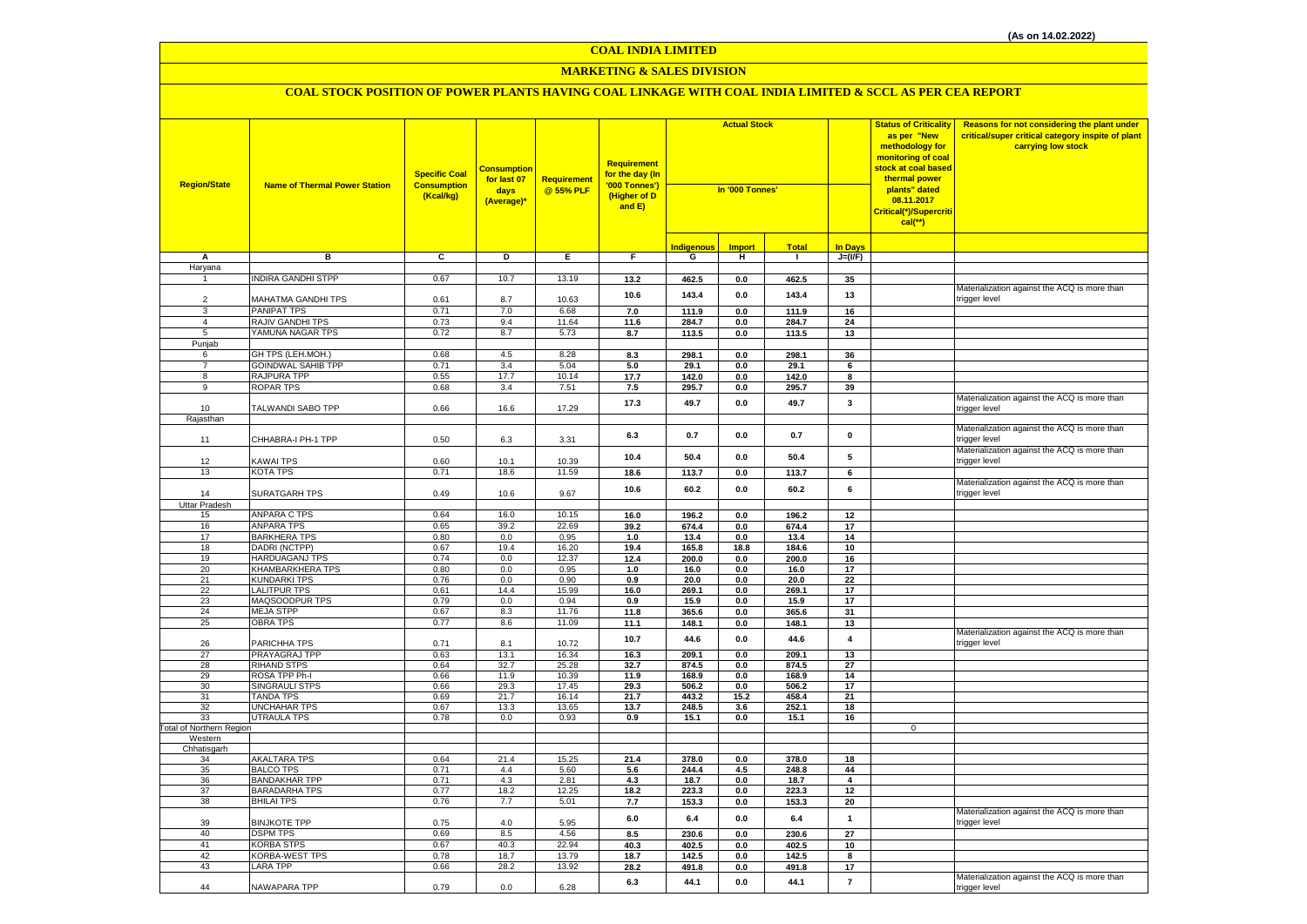### **MARKETING & SALES DIVISION**

| <b>Region/State</b>     | <b>Name of Thermal Power Station</b>   | <b>Specific Coal</b><br><b>Consumption</b><br>(Kcal/kg) | <b>Consumption</b><br>for last 07<br>days<br>(Average)* | Requirement<br>@ 55% PLF | Requirement<br>for the day (In<br>'000 Tonnes')<br>(Higher of D<br>and E) | <b>Actual Stock</b><br>In '000 Tonnes' |               |                |                                           | <b>Status of Criticality</b><br>as per "New<br>methodology for<br>monitoring of coal<br>stock at coal based<br>thermal power<br>plants" dated<br>08.11.2017<br>Critical(*)/Supercriti<br>$cal$ (**) | Reasons for not considering the plant under<br>critical/super critical category inspite of plant<br>carrying low stock |
|-------------------------|----------------------------------------|---------------------------------------------------------|---------------------------------------------------------|--------------------------|---------------------------------------------------------------------------|----------------------------------------|---------------|----------------|-------------------------------------------|-----------------------------------------------------------------------------------------------------------------------------------------------------------------------------------------------------|------------------------------------------------------------------------------------------------------------------------|
|                         |                                        |                                                         |                                                         |                          |                                                                           | <b>Indigenous</b>                      | <b>Import</b> | <b>Total</b>   | <b>In Days</b>                            |                                                                                                                                                                                                     |                                                                                                                        |
| A                       | в                                      | C                                                       | D                                                       | Е.                       | F.                                                                        | G                                      | н             | $\mathbf{I}$   | $J=(VF)$                                  |                                                                                                                                                                                                     |                                                                                                                        |
| 45                      | <b>PATHADI TPP</b>                     | 0.65                                                    | 8.5                                                     | 5.18                     | 8.5                                                                       | 166.2                                  | 0.0           | 166.2          | 20                                        |                                                                                                                                                                                                     |                                                                                                                        |
| 46                      | <b>SIPAT STPS</b>                      | 0.68                                                    | 31.3                                                    | 26.62                    | 31.3                                                                      | 782.4                                  | 0.0           | 782.4          | 25                                        |                                                                                                                                                                                                     |                                                                                                                        |
| 47                      | <b>TAMNAR TPP</b>                      | 0.84                                                    | 29.2                                                    | 26.52                    | 29.2                                                                      | 103.4                                  | 0.0           | 103.4          | $\overline{\mathbf{4}}$                   |                                                                                                                                                                                                     | Materialization against the ACQ is more than<br>rigger level                                                           |
| 48                      | JCHPINDA TPP                           | 0.75                                                    | 15.9                                                    | 14.22                    | 15.9                                                                      | 101.2                                  | 0.0           | 101.2          | 6                                         |                                                                                                                                                                                                     | Materialization against the ACQ is more than<br>trigger level                                                          |
| Gujarat                 |                                        |                                                         |                                                         |                          |                                                                           |                                        |               |                |                                           |                                                                                                                                                                                                     |                                                                                                                        |
| 49                      | <b>GANDHI NAGAR TPS</b>                | 0.69                                                    | 9.2                                                     | 5.71                     | 9.2                                                                       | 56.1                                   | 0.0           | 56.1           | $6\overline{6}$                           |                                                                                                                                                                                                     | Materialization against the ACQ is more than                                                                           |
| 50                      | SABARMATI (D-F STATIONS)               | 0.57                                                    | 4.5                                                     | 2.74                     | 4.5                                                                       | 10.9                                   | 78.7          | 89.6           | $\overline{7}$                            |                                                                                                                                                                                                     | trigger level<br>Materialization against the ACQ is more than                                                          |
| 51                      | UKAI TPS                               | 0.67                                                    | 13.1                                                    | 9.85                     | 13.1                                                                      | 82.3                                   | 0.0           | 82.3           | $\bf{6}$                                  |                                                                                                                                                                                                     | trigger level<br>Materialization against the ACQ is more than                                                          |
| 52                      | <b>WANAKBORI TPS</b>                   | 0.67                                                    | 21.6                                                    | 20.22                    | 21.6                                                                      | 79.0                                   | 0.0           | 79.0           | $\overline{\mathbf{4}}$                   |                                                                                                                                                                                                     | trigger level                                                                                                          |
| Madhya Pradesh          |                                        |                                                         |                                                         |                          |                                                                           |                                        |               |                |                                           |                                                                                                                                                                                                     |                                                                                                                        |
| 53                      | AMARKANTAK EXT TPS                     | 0.65                                                    | 2.9                                                     | 1.80                     | 2.9                                                                       | 28.8                                   | 0.0           | 28.8           | 10                                        |                                                                                                                                                                                                     |                                                                                                                        |
| 54                      | ANUPPUR TPP                            | 0.65                                                    | 13.4                                                    | 10.31                    | 13.4                                                                      | 236.0                                  | 0.0           | 236.0          | 18                                        |                                                                                                                                                                                                     |                                                                                                                        |
| 55                      | <b>BINA TPS</b>                        | 0.74                                                    | 2.8                                                     | 4.88                     | 4.9                                                                       | 110.7                                  | 0.0           | 110.7          | 23                                        |                                                                                                                                                                                                     |                                                                                                                        |
| 56                      | <b>GADARWARA TPP</b>                   | 0.66                                                    | 18.7                                                    | 13.93                    | 18.7                                                                      | 183.9                                  | 9.3           | 193.2          | 10                                        |                                                                                                                                                                                                     |                                                                                                                        |
| 57                      | <b>KHARGONE STPP</b>                   | 0.60                                                    | 14.2                                                    | 10.45                    | 14.2                                                                      | 193.8                                  | 0.0           | 193.8          | 14                                        |                                                                                                                                                                                                     |                                                                                                                        |
| 58                      | <b>SANJAY GANDHI TPS</b>               | 0.82                                                    | 18.6                                                    | 14.57                    | 18.6                                                                      | 62.8                                   | 0.0           | 62.8           | $\mathbf{3}$                              |                                                                                                                                                                                                     | Non payment of dues<br>Non Payment of Dues                                                                             |
| 59<br>60                | <b>SATPURA TPS</b>                     | 0.67<br>0.64                                            | 7.0<br>8.5                                              | 11.79<br>5.06            | 11.8                                                                      | 71.3                                   | $0.0\,$       | 71.3           | $\overline{\phantom{a}}$                  |                                                                                                                                                                                                     |                                                                                                                        |
| 61                      | <b>SEIONI TPP</b><br>SHREE SINGAJI TPP | 0.71                                                    | 29.0                                                    | 23.50                    | 8.5<br>29.0                                                               | 180.5<br>107.3                         | 0.0<br>0.0    | 180.5<br>107.3 | 21<br>4                                   |                                                                                                                                                                                                     | Non Payment of Dues                                                                                                    |
| 62                      | VINDHYACHAL STPS                       | 0.69                                                    | 66.2                                                    | 43.60                    | 66.2                                                                      | 1320.7                                 | 0.0           | 1320.7         | 20                                        |                                                                                                                                                                                                     |                                                                                                                        |
| Maharashtra             |                                        |                                                         |                                                         |                          |                                                                           |                                        |               |                |                                           |                                                                                                                                                                                                     |                                                                                                                        |
| 63                      | AMRAVATI TPS                           | 0.62                                                    | 20.1                                                    | 11.07                    | 20.1                                                                      | 16.4                                   | $0.0\,$       | 16.4           | $\mathbf{1}$                              |                                                                                                                                                                                                     | Materialization against the ACQ is more than<br>trigger level                                                          |
| 64                      | <b>BHUSAWAL TPS</b>                    | 0.72                                                    | 11.6                                                    | 11.44                    | 11.6                                                                      | 46.6                                   | 0.0           | 46.6           | $\overline{\mathbf{4}}$                   |                                                                                                                                                                                                     | Non payment of dues                                                                                                    |
| 65                      | <b>BUTIBORI TPP</b>                    | 0.67                                                    | 0.0                                                     | 5.31                     | 5.3                                                                       | 59.7                                   | 0.0           | 59.7           | 11                                        |                                                                                                                                                                                                     |                                                                                                                        |
| 66                      | CHANDRAPUR(MAHARASHTRA) STPS           | 0.78                                                    | 41.2                                                    | 30.17                    | 41.2                                                                      | 135.4                                  | 0.0           | 135.4          | $\mathbf{3}$                              |                                                                                                                                                                                                     | Non payment of dues                                                                                                    |
| 67                      | DAHANU TPS                             | 0.62                                                    | 4.9                                                     | 4.09                     | 4.9                                                                       | 3.3                                    | 0.0           | 3.3            | $\mathbf{1}$                              |                                                                                                                                                                                                     | Materialization against the ACQ is more than<br>rigger level                                                           |
| 68                      | DHARIWAL TPP                           | 0.67                                                    | 8.1                                                     | 5.34                     | 8.1                                                                       | 10.1                                   | 0.0           | 10.1           | $\mathbf{1}$                              |                                                                                                                                                                                                     | Materialization against the ACQ is more than<br>rigger level                                                           |
| 69                      | <b>GMR WARORA TPS</b>                  | 0.67                                                    | 7.4                                                     | 5.29                     | 7.4                                                                       | 6.5                                    | 0.0           | 6.5            | $\mathbf{1}$                              |                                                                                                                                                                                                     | Materialization against the ACQ is more than<br>trigger level                                                          |
| 70                      | <b>KHAPARKHEDA TPS</b>                 | 0.89                                                    | 18.7                                                    | 15.72                    | 18.7                                                                      | 302.7                                  | 0.0           | 302.7          | 16                                        |                                                                                                                                                                                                     |                                                                                                                        |
| 71                      | <b>KORADI TPS</b>                      | 0.76                                                    | 31.4                                                    | 22.08                    | 31.4                                                                      | 105.6                                  | 0.0           | 105.6          | 3                                         |                                                                                                                                                                                                     | Non payment of dues                                                                                                    |
| 72                      | <b>MAUDA TPS</b>                       | 0.70                                                    | 18.4                                                    | 21.29                    | 21.3                                                                      | 579.3                                  | 1.5           | 580.8          | 27                                        |                                                                                                                                                                                                     |                                                                                                                        |
| 73                      | <b>NASIK TPS</b>                       | 0.81                                                    | 6.2                                                     | 6.72                     | 6.7                                                                       | 7.6                                    | 0.0           | 7.6            | $\mathbf{1}$                              |                                                                                                                                                                                                     | Non payment of dues<br>Non payment of dues                                                                             |
| 74<br>75                | <b>PARAS TPS</b><br><b>PARLITPS</b>    | 0.74<br>0.67                                            | 6.9<br>6.6                                              | 4.90<br>6.65             | 6.9<br>6.7                                                                | 27.8<br>13.9                           | 0.0<br>0.0    | 27.8<br>13.9   | $\overline{\mathbf{4}}$<br>$\overline{2}$ |                                                                                                                                                                                                     | Non payment of dues                                                                                                    |
| 76                      | <b>SOLAPUR STPS</b>                    | 0.56                                                    | 11.1                                                    | 9.73                     | 11.1                                                                      | 166.1                                  | 0.0           | 166.1          | 15                                        |                                                                                                                                                                                                     |                                                                                                                        |
|                         |                                        |                                                         |                                                         |                          |                                                                           |                                        |               |                |                                           |                                                                                                                                                                                                     | Materialization against the ACQ is more than                                                                           |
| 77<br>78                | <b>TIRORA TPS</b><br>WARDHA WARORA TPP | 0.66<br>0.66                                            | 42.9<br>5.3                                             | 28.73<br>4.71            | 42.9<br>5.3                                                               | 110.6<br>97.9                          | 0.0<br>0.0    | 110.6<br>97.9  | $\overline{\mathbf{3}}$<br>19             |                                                                                                                                                                                                     | trigger level                                                                                                          |
| Total of Western Region |                                        |                                                         |                                                         |                          |                                                                           |                                        |               |                |                                           | $\overline{0}$                                                                                                                                                                                      |                                                                                                                        |
| Southern                |                                        |                                                         |                                                         |                          |                                                                           |                                        |               |                |                                           |                                                                                                                                                                                                     |                                                                                                                        |
| Andhra Pradesh          |                                        |                                                         |                                                         |                          |                                                                           |                                        |               |                |                                           |                                                                                                                                                                                                     |                                                                                                                        |
| 79                      | DAMODARAM SANJEEVAIAH TPS              | 0.66                                                    | 14.6                                                    | 13.85                    | 14.6                                                                      | 28.1                                   | 0.0           | 28.1           | $\overline{2}$                            |                                                                                                                                                                                                     | Materialization against the ACQ is more than<br>trigger level                                                          |
| 80                      | Dr. N.TATA RAO TPS                     | 0.77                                                    | 27.9                                                    | 17.90                    | 27.9                                                                      | 145.1                                  | 0.0           | 145.1          | $\overline{5}$                            |                                                                                                                                                                                                     |                                                                                                                        |
| 81                      | PAINAMPURAM TPP                        | 0.59                                                    | 16.3                                                    | 10.21                    | 16.3                                                                      | 201.2                                  | 24.6          | 225.8          | ${\bf 14}$                                |                                                                                                                                                                                                     |                                                                                                                        |
| 82                      | RAYALASEEMA TPS                        | 0.76                                                    | 17.1                                                    | 16.60                    | 17.1                                                                      | 51.3                                   | $0.0\,$       | 51.3           | $\mathbf{3}$                              |                                                                                                                                                                                                     | Materialization against the ACQ is more than<br>trigger level                                                          |
| 83                      | <b>SIMHADRI</b>                        | 0.78                                                    | 28.6                                                    | 20.54                    | 28.6                                                                      | 293.6                                  | 0.0           | 293.6          | 10                                        |                                                                                                                                                                                                     |                                                                                                                        |
| 84                      | <b>SGPL TPP</b>                        | 0.53<br>0.67                                            | 11.3<br>12.4                                            | 9.26                     | 11.3                                                                      | 61.2                                   | 139.0         | 200.2          | 18<br>$\mathbf 0$                         |                                                                                                                                                                                                     |                                                                                                                        |
| 85                      | <b>VIZAG TPP</b>                       |                                                         |                                                         | 9.20                     | 12.4                                                                      | 0.0                                    | 0.0           | $0.0\,$        |                                           |                                                                                                                                                                                                     |                                                                                                                        |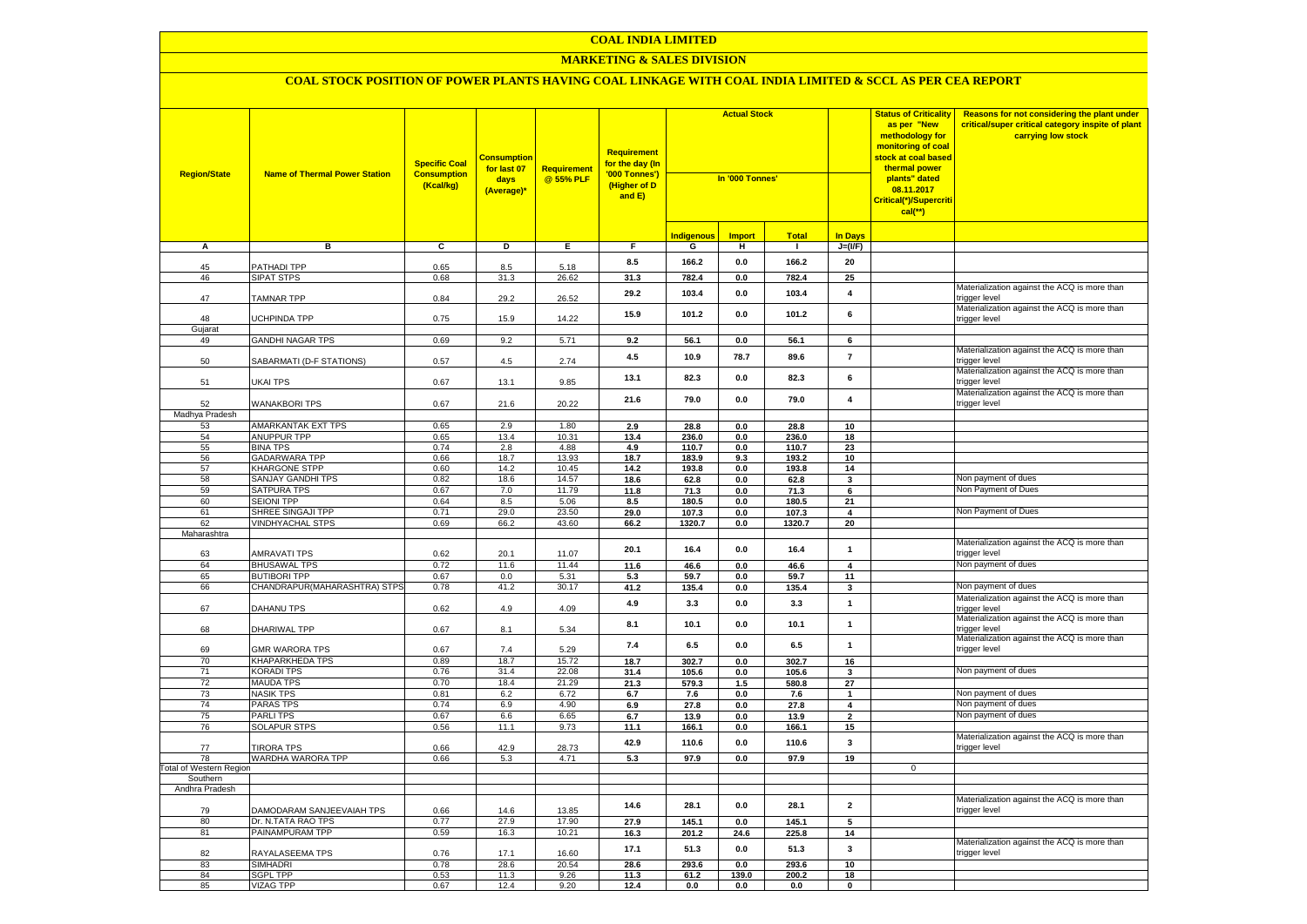# **MARKETING & SALES DIVISION**

| <b>Region/State</b>             | <b>Name of Thermal Power Station</b>         | <b>Specific Coal</b><br><b>Consumption</b><br>(Kcal/kg) | <mark>Consumption</mark><br>for last 07<br>days<br>(Average)* | <b>Requirement</b><br>@ 55% PLF | Requirement<br>for the day (In<br>'000 Tonnes')<br>(Higher of D<br>and E) | <b>Actual Stock</b><br>In '000 Tonnes' |               |                |                         | <b>Status of Criticality</b><br>as per "New<br>methodology for<br><mark>monitoring of coal</mark><br><mark>stock at coal based</mark><br>thermal power<br>plants" dated<br>08.11.2017<br>Critical(*)/Supercriti<br>$cal$ (**) | Reasons for not considering the plant under<br>critical/super critical category inspite of plant<br>carrying low stock |
|---------------------------------|----------------------------------------------|---------------------------------------------------------|---------------------------------------------------------------|---------------------------------|---------------------------------------------------------------------------|----------------------------------------|---------------|----------------|-------------------------|-------------------------------------------------------------------------------------------------------------------------------------------------------------------------------------------------------------------------------|------------------------------------------------------------------------------------------------------------------------|
|                                 |                                              |                                                         |                                                               |                                 |                                                                           | <u>Indigenous</u>                      | <b>Import</b> | Total          | <b>In Days</b>          |                                                                                                                                                                                                                               |                                                                                                                        |
| А                               | в                                            | c                                                       | Þ                                                             | E                               | F                                                                         | G                                      | н.            | $\mathbf{I}$   | $J=(VF)$                |                                                                                                                                                                                                                               |                                                                                                                        |
| Karnataka                       |                                              |                                                         |                                                               |                                 |                                                                           |                                        |               |                |                         |                                                                                                                                                                                                                               |                                                                                                                        |
| 86                              | <b>BELLARY TPS</b>                           | 0.63                                                    | 11.3                                                          | 14.23                           | 14.2                                                                      | 50.2                                   | 0.0           | 50.2           | $\overline{\mathbf{4}}$ |                                                                                                                                                                                                                               | Materialization against the ACQ is more than<br>rigger level                                                           |
| 87                              | KUDGI STPP                                   | 0.63                                                    | 19.8                                                          | 19.90                           | 19.9                                                                      | 110.6                                  | 0.0           | 110.6          | 6                       |                                                                                                                                                                                                                               | Materialization against the ACQ is more than<br>rigger level:                                                          |
| 88                              | RAICHUR TPS                                  | 0.66                                                    | 19.9                                                          | 14.98                           | 19.9                                                                      | 66.8                                   | 0.0           | 66.8           | $\mathbf{3}$            |                                                                                                                                                                                                                               | Materialization against the ACQ is more than<br>rigger level                                                           |
| 89                              | <b>YERMARUS TPP</b>                          | 0.62                                                    | 8.1                                                           | 13.09                           | 13.1                                                                      | 30.1                                   | 0.0           | 30.1           | $\overline{2}$          |                                                                                                                                                                                                                               | Materialization against the ACQ is more than<br>trigger level                                                          |
| Tamil Nadu                      |                                              |                                                         |                                                               |                                 |                                                                           |                                        |               |                |                         |                                                                                                                                                                                                                               |                                                                                                                        |
| 90                              | <b>METTUR TPS</b>                            | 0.81                                                    | 14.7                                                          | 8.98                            | 14.7                                                                      | 27.7                                   | 0.0           | 27.7           | $\overline{2}$          |                                                                                                                                                                                                                               | Materialization against the ACQ is more than<br>rigger level                                                           |
| 91                              | METTUR TPS - II                              | 0.78                                                    | 6.2                                                           | 6.16                            | 6.2                                                                       | 45.0                                   | 0.0           | 45.0           | $\overline{7}$          |                                                                                                                                                                                                                               | Materialization against the ACQ is more than<br>rigger level:                                                          |
| 92                              | <b>VORTH CHENNAI TPS</b>                     | 0.82                                                    | 31.7                                                          | 19.78                           | 31.7                                                                      | 122.8                                  | 0.0           | 122.8          | $\overline{\mathbf{4}}$ |                                                                                                                                                                                                                               | Materialization against the ACQ is more than<br>rigger level                                                           |
| 93                              | <b>TUTICORIN TPS</b>                         | 0.96                                                    | 15.6                                                          | 13.31                           | 15.6                                                                      | 103.3                                  | 0.0           | 103.3          | $\overline{7}$          |                                                                                                                                                                                                                               | Materialization against the ACQ is more than<br>rigger level                                                           |
| 94                              | VALLUR TPP                                   | 0.72                                                    | 15.6                                                          | 14.26                           | 15.6                                                                      | 90.5                                   | 0.0           | 90.5           | 6                       |                                                                                                                                                                                                                               | Materialization against the ACQ is more than<br>trigger level                                                          |
| Telangana                       |                                              |                                                         |                                                               |                                 |                                                                           |                                        |               |                |                         |                                                                                                                                                                                                                               |                                                                                                                        |
| 95                              | <b>BHADRADRI TPP</b>                         | 0.69                                                    | 11.3                                                          | 9.83                            | 11.3                                                                      | 132.1                                  | 0.0           | 132.1          | 12                      |                                                                                                                                                                                                                               |                                                                                                                        |
| 96                              | KAKATIYA TPS                                 | 0.57                                                    | 13.0                                                          | 8.33                            | 13.0                                                                      | 211.5                                  | 0.0           | 211.5          | 16                      |                                                                                                                                                                                                                               |                                                                                                                        |
| 97                              | KOTHAGUDEM TPS (NEW)                         | 0.64                                                    | 14.4                                                          | 8.46                            | 14.4                                                                      | 112.1                                  | 0.0           | 112.1          | 8                       |                                                                                                                                                                                                                               |                                                                                                                        |
| 98<br>99                        | KOTHAGUDEM TPS (STAGE-7)<br>RAMAGUNDEM STPS  | 0.50<br>0.62                                            | 8.9<br>28.4                                                   | 5.23<br>21.33                   | 8.9<br>28.4                                                               | 136.4<br>425.3                         | 0.0<br>0.0    | 136.4<br>425.3 | 15<br>15                |                                                                                                                                                                                                                               |                                                                                                                        |
| 100                             | RAMAGUNDEM-B TPS                             | 0.77                                                    | 0.5                                                           | 0.63                            | 0.6                                                                       | 14.1                                   | 0.0           | 14.1           | 22                      |                                                                                                                                                                                                                               |                                                                                                                        |
| 101                             | <b>SINGARENI TPP</b>                         | 0.58                                                    | 12.0                                                          | 9.12                            | 12.0                                                                      | 163.1                                  | 0.0           | 163.1          | 14                      |                                                                                                                                                                                                                               |                                                                                                                        |
| <b>Total of Southern Region</b> |                                              |                                                         |                                                               |                                 |                                                                           |                                        |               |                |                         | 0                                                                                                                                                                                                                             |                                                                                                                        |
| Eastern                         |                                              |                                                         |                                                               |                                 |                                                                           |                                        |               |                |                         |                                                                                                                                                                                                                               |                                                                                                                        |
| Bihar                           |                                              |                                                         |                                                               |                                 |                                                                           |                                        |               |                |                         |                                                                                                                                                                                                                               |                                                                                                                        |
|                                 |                                              |                                                         |                                                               |                                 | 7.6                                                                       | 46.7                                   | 0.0           | 46.7           | 6                       |                                                                                                                                                                                                                               | Materialization against the ACQ is more than                                                                           |
| 102<br>103                      | <b>BARAUNI TPS</b><br><b>BARHI</b>           | 0.63<br>0.67                                            | 7.6<br>7.2                                                    | 5.90<br>5.84                    | 7.2                                                                       | 101.6                                  | 0.0           | 101.6          | 14                      |                                                                                                                                                                                                                               | rigger level                                                                                                           |
| 104                             | <b>BARH II</b>                               | 0.67                                                    | 14.5                                                          | 11.67                           | 14.5                                                                      | 203.3                                  | 0.0           | 203.3          | 14                      |                                                                                                                                                                                                                               |                                                                                                                        |
| 105                             | KAHALGAON TPS                                | 0.80                                                    | 34.9                                                          | 24.62                           | 34.9                                                                      | 66.7                                   | 0.0           | 66.7           | $\overline{2}$          |                                                                                                                                                                                                                               | Materialization against the ACQ is more than<br>rigger level                                                           |
| 106                             | MUZAFFARPUR TPS                              | 0.77                                                    | 6.1                                                           | 3.95                            | 6.1                                                                       | 15.7                                   | 0.0           | 15.7           | $\mathbf{3}$            |                                                                                                                                                                                                                               | Materialization against the ACQ is more than<br>trigger level                                                          |
| 107                             | NABINAGAR STPP                               | 0.58                                                    | 16.8                                                          | 10.14                           | 16.8                                                                      | 352.1                                  | 0.0           | 352.1          | 21                      |                                                                                                                                                                                                                               |                                                                                                                        |
| 108                             | NABINAGAR TPP                                | 0.69                                                    | 12.1                                                          | 9.06                            | 12.1                                                                      | 124.8                                  | 0.0           | 124.8          | 10                      |                                                                                                                                                                                                                               |                                                                                                                        |
| Jharkhand                       |                                              |                                                         |                                                               |                                 |                                                                           |                                        |               |                |                         |                                                                                                                                                                                                                               |                                                                                                                        |
| 109                             | BOKARO TPS 'A' EXP                           | 0.57                                                    | 6.1                                                           | 3.78                            | 6.1                                                                       | 88.5                                   | 0.0           | 88.5           | 14                      |                                                                                                                                                                                                                               |                                                                                                                        |
| 110<br>111                      | CHANDRAPURA(DVC) TPS<br><b>JOJOBERA TPS</b>  | 0.61<br>0.69                                            | 6.3<br>3.3                                                    | 4.06<br>2.18                    | 6.3<br>3.3                                                                | 115.8<br>79.1                          | 0.0<br>0.0    | 115.8<br>79.1  | 18<br>24                |                                                                                                                                                                                                                               |                                                                                                                        |
| 112                             | <b>KODARMA TPP</b>                           | 0.62                                                    | 13.5                                                          | 8.23                            | 13.5                                                                      | 106.9                                  | 0.0           | 106.9          | 8                       |                                                                                                                                                                                                                               |                                                                                                                        |
|                                 |                                              |                                                         |                                                               |                                 |                                                                           |                                        |               |                |                         |                                                                                                                                                                                                                               | Materialization against the ACQ is more than                                                                           |
| 113<br>114                      | MAHADEV PRASAD STPP<br><b>MAITHON RB TPP</b> | 0.70<br>0.64                                            | 7.3<br>12.2                                                   | 5.01<br>8.89                    | 7.3<br>12.2                                                               | $\bf 7.3$<br>171.1                     | 0.0<br>0.0    | 7.3<br>171.1   | $\mathbf{1}$<br>14      |                                                                                                                                                                                                                               | rigger level                                                                                                           |
| 115                             | <b>TENUGHAT TPS</b>                          | 0.75                                                    | 5.7                                                           | 4.16                            | 5.7                                                                       | 47.1                                   | 0.0           | 47.1           | 8                       |                                                                                                                                                                                                                               |                                                                                                                        |
| Odisha                          |                                              |                                                         |                                                               |                                 |                                                                           |                                        |               |                |                         |                                                                                                                                                                                                                               |                                                                                                                        |
| 116                             | <b>DARLIPALI STPS</b>                        | 0.71                                                    | 14.3                                                          | 14.95                           | 15.0                                                                      | 475.4                                  | 0.0           | 475.4          | 32                      |                                                                                                                                                                                                                               |                                                                                                                        |
| 117                             | <b>DERANG TPP</b>                            | 0.70                                                    | 18.9                                                          | 11.10                           | 18.9                                                                      | 1025.3                                 | 0.0           | 1025.3         | 54                      |                                                                                                                                                                                                                               |                                                                                                                        |
| 118                             | <b>IB VALLEY TPS</b>                         | 0.83                                                    | 20.9                                                          | 19.16                           | 20.9                                                                      | 395.2                                  | 0.0           | 395.2          | 19                      |                                                                                                                                                                                                                               |                                                                                                                        |
| 119                             | KAMALANGA TPS                                | 0.72                                                    | 16.7                                                          | 10.02                           | 16.7                                                                      | 61.2                                   | 0.0           | 61.2           | $\overline{\mathbf{4}}$ |                                                                                                                                                                                                                               | Materialization against the ACQ is more than<br>rigger level                                                           |
| 120                             | <b>/EDANTA TPP</b>                           | 0.76                                                    | 0.0                                                           | 6.02                            | 6.0                                                                       | 0.0                                    | 0.0           | 0.0            | $\pmb{0}$               |                                                                                                                                                                                                                               | Materialization against the ACQ is more than<br>trigger level                                                          |
| 121                             | <b>TALCHER STPS</b>                          | 0.79                                                    | 52.9                                                          | 31.43                           | 52.9                                                                      | 837.9                                  | 0.0           | 837.9          | 16                      |                                                                                                                                                                                                                               |                                                                                                                        |
| West Bengal                     |                                              | 0.62                                                    | 15.9                                                          | 8.61                            |                                                                           | 54.1                                   |               |                | $\overline{\mathbf{3}}$ |                                                                                                                                                                                                                               |                                                                                                                        |
| 122                             | <b>BAKRESWAR TPS</b>                         |                                                         |                                                               |                                 | 15.9                                                                      |                                        | 0.0           | 54.1           |                         |                                                                                                                                                                                                                               | Non payment of dues                                                                                                    |